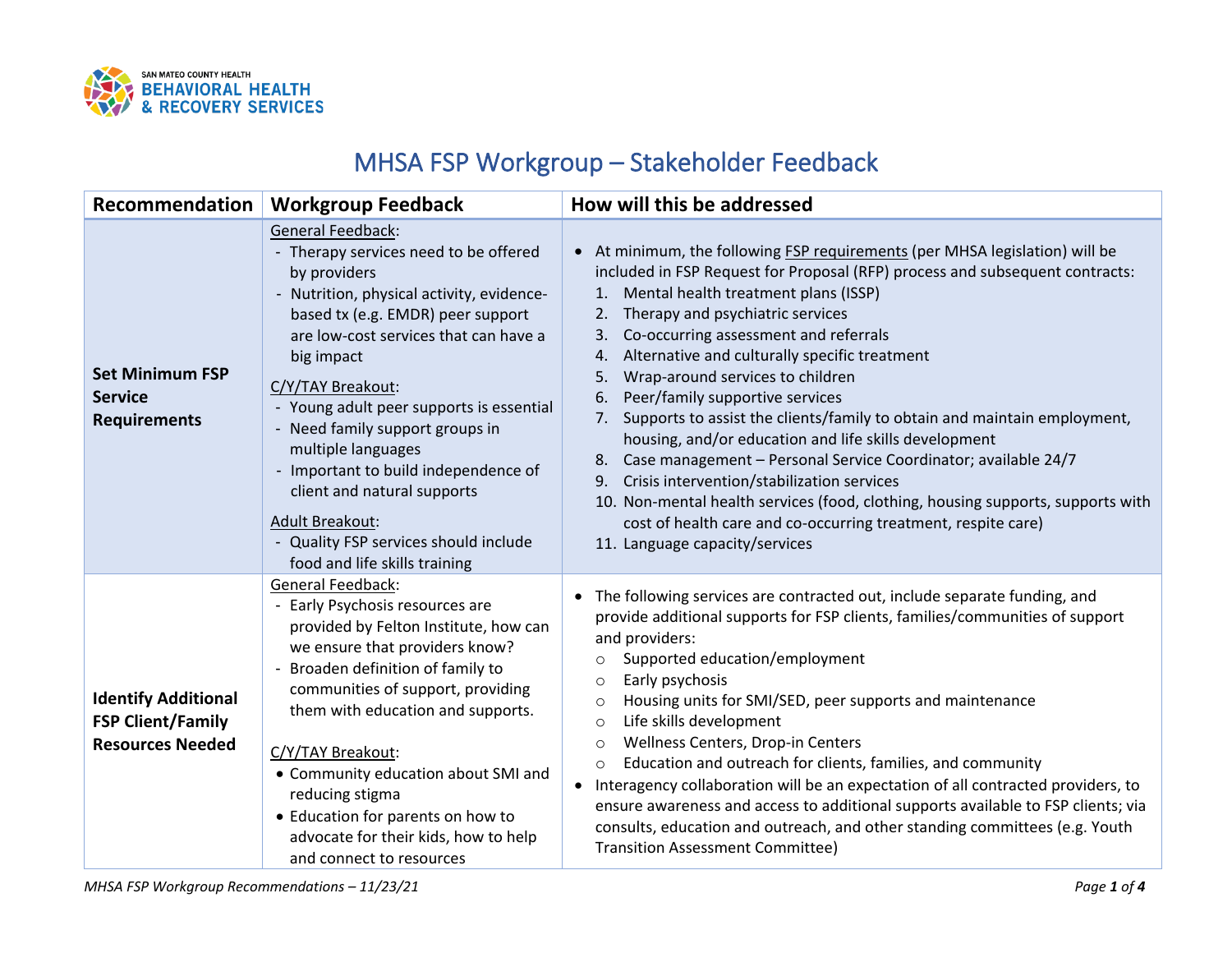

| <b>Recommendation</b>                                                                    | <b>Workgroup Feedback</b>                                                                                                                                                                                                                                                                                                                                                                                                                                                                                              | How will this be addressed                                                                                                                                                                                                                                                                                                                                                                                                                                                                                                                                                                                                                                                                            |
|------------------------------------------------------------------------------------------|------------------------------------------------------------------------------------------------------------------------------------------------------------------------------------------------------------------------------------------------------------------------------------------------------------------------------------------------------------------------------------------------------------------------------------------------------------------------------------------------------------------------|-------------------------------------------------------------------------------------------------------------------------------------------------------------------------------------------------------------------------------------------------------------------------------------------------------------------------------------------------------------------------------------------------------------------------------------------------------------------------------------------------------------------------------------------------------------------------------------------------------------------------------------------------------------------------------------------------------|
| <b>Support Staff</b><br><b>Retention &amp;</b><br>Appropriate<br><b>Contractor Rates</b> | <b>General Feedback and Breakouts:</b><br>- Staffing and contractor rates need to<br>be updated to support all activities<br>- Pay rates and benefits of staff impact<br>whether people feel valued<br>- Need ongoing sustainable plan to<br>renew rates to retain staff<br>- Need recruitment/retention of staff<br>of color and bilingual; including<br>monetary hiring incentives<br>- Improve compensation and benefits<br>for peer supports to increase Peer<br>Staff retention<br>- Need supports for peer staff | • Third Sector's contract will be extended for another 6 months to support<br>appropriate cost modeling for FSPs that considers all existing and any new<br>service expectations including retention needs of clinical and peer staff<br>• BHRS' goal is to conduct RFP processes every three years if possible, for FSP<br>services. Three-year FSP contract terms allow for level-setting FSP rates via the<br>RFP process and aligning FSP cost increases with MHSA budgeting.<br>• Upcoming BHRS workforce strategies will include Student Loan Repayment,<br>Undergraduate Scholarship, Graduate Stipends and Pipeline programs, available<br>to both BHRS staff and contracted providers' staff |
| <b>Develop Trauma-</b><br><b>Informed FSP</b><br><b>Providers</b>                        | General Feedback:<br>- Trauma informed capacity across<br>services provided, data collected and<br>staff supports<br>C/Y/TAY Breakout:<br>- More robust assessment of<br>intergenerational trauma, ACEs, etc.<br>in order to match services to family<br>needs from the start                                                                                                                                                                                                                                          | • BHRS Trauma-Informed Systems training will be expanded beyond BHRS to<br>include (and required of) contracted providers                                                                                                                                                                                                                                                                                                                                                                                                                                                                                                                                                                             |
| <b>Prioritize Substance</b><br><b>Use Integration</b>                                    | General Feedback:<br>- Substance se capacity needs to be<br>strengthened and include education<br>on harm reduction                                                                                                                                                                                                                                                                                                                                                                                                    | • The following will be expectations of FSP providers, per California Institute for<br>Behavioral Health Solutions (CIBHS) recommendations:<br>Service philosophy - trauma-informed, SU/MH integrated care<br>$\circ$<br>o Trainings and EBPs - baseline knowledge of co-occurring for all staff,<br>Motivational Interviewing, CBT/DBT, strength-based case management, peer<br>supports, harm reduction, etc.<br>o Assessment tools - to support understanding of SUD and impact on MH<br>(coping vs. causal) and appropriate treatment and referrals (e.g. methadone,<br>harm-reduction, residential tx, etc.)                                                                                     |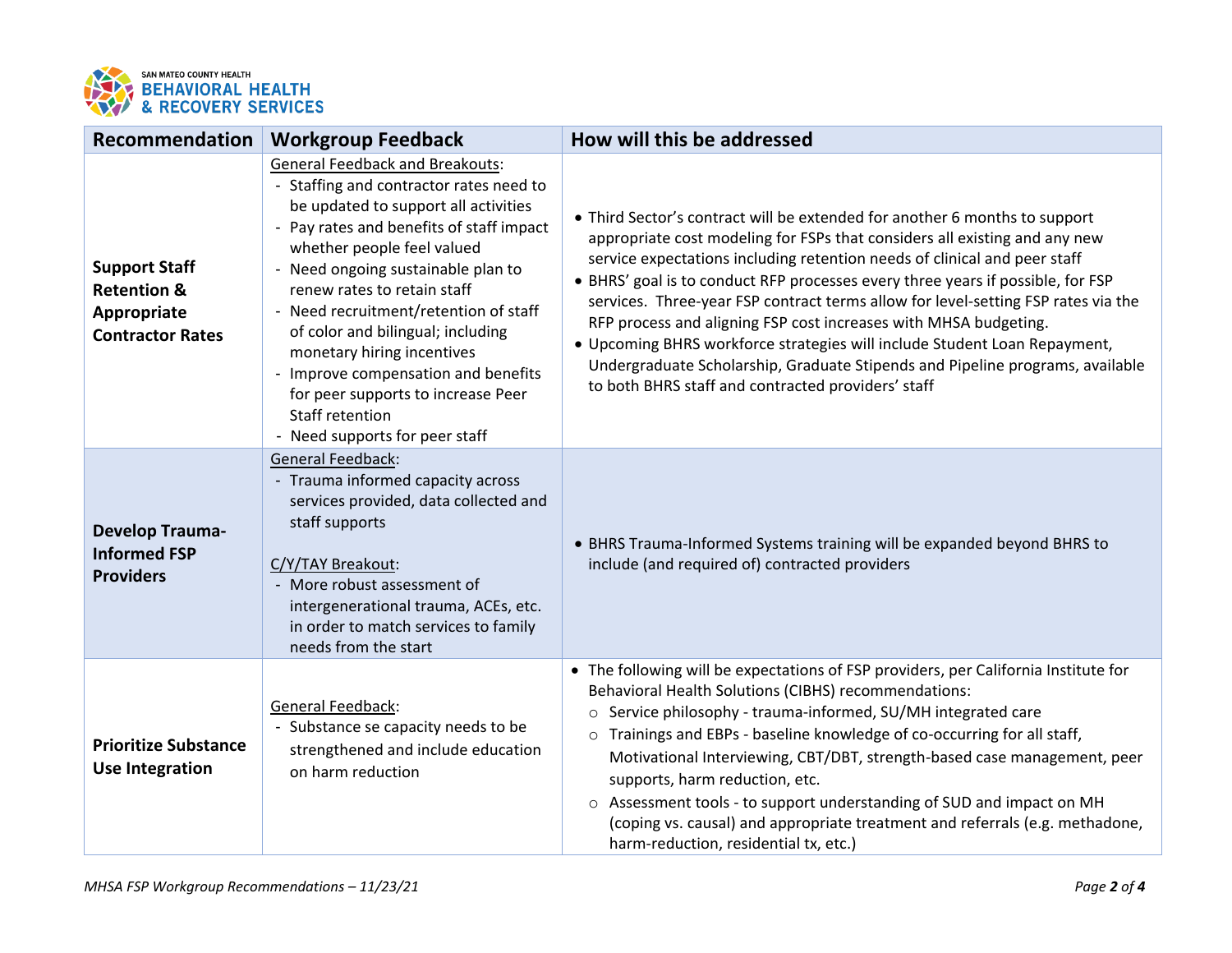

| Recommendation                                                            | <b>Workgroup Feedback</b>                                                                                                                                                                                                                                                                                                                                                                                                                                                                                                                                                                                                                                                                                                                                                                                                                        | How will this be addressed                                                                                                                                                                                                                                                                                                                                                                                                                                                                                                                                                                                                                                                                                                                                                                                                                                                                                                                                                                                                                                                                                                                                                                                                                                                                                                                                                                                                                                                                                                                                                                                     |
|---------------------------------------------------------------------------|--------------------------------------------------------------------------------------------------------------------------------------------------------------------------------------------------------------------------------------------------------------------------------------------------------------------------------------------------------------------------------------------------------------------------------------------------------------------------------------------------------------------------------------------------------------------------------------------------------------------------------------------------------------------------------------------------------------------------------------------------------------------------------------------------------------------------------------------------|----------------------------------------------------------------------------------------------------------------------------------------------------------------------------------------------------------------------------------------------------------------------------------------------------------------------------------------------------------------------------------------------------------------------------------------------------------------------------------------------------------------------------------------------------------------------------------------------------------------------------------------------------------------------------------------------------------------------------------------------------------------------------------------------------------------------------------------------------------------------------------------------------------------------------------------------------------------------------------------------------------------------------------------------------------------------------------------------------------------------------------------------------------------------------------------------------------------------------------------------------------------------------------------------------------------------------------------------------------------------------------------------------------------------------------------------------------------------------------------------------------------------------------------------------------------------------------------------------------------|
| <b>Strengthen Peer &amp;</b><br><b>Family Supports</b>                    | <b>General Feedback</b><br>- Peers are an essential service and<br>evidence-based but, there are not<br>enough peer specialists available.<br>- Peer supports for family members of<br>both youth and adults<br>- Provide a wider menu of supports for<br>clients and families/community of<br>support (e.g. motivational<br>interviewing, DBT group, etc.).                                                                                                                                                                                                                                                                                                                                                                                                                                                                                     | • FSP providers will be expected to include an increased role of peers (both for<br>clients and family members of youth and adults) to support care coordination<br>and linkages to additional supports and services.<br>• The MHSA Housing Initiative Taskforce prioritized "peer-led housing locator<br>services" and "outreach and field-based services," to support ongoing and long-<br>term housing retention. The planning for this RFP will begin in 2022 and include<br>input sessions with stakeholders.<br>• Training for peers will be expanded via SB 803 Peer Programs, requires<br>continuing education for certified peers. Separate funding has been identified<br>and can include clients, families/communities of support.                                                                                                                                                                                                                                                                                                                                                                                                                                                                                                                                                                                                                                                                                                                                                                                                                                                                  |
| <b>Ensure Housing</b><br><b>Access &amp; Retention</b><br><b>Services</b> | <b>Adult Breakout:</b><br>• Housing is a bedrock to recovery, as<br>much as therapy or other clinical svc.<br>• SMC should ensure housing is not<br>impacted by graduation<br>• When in housing; need supports<br>(hoarding, meals, managing budget,<br>weekly cleaning routines, etc.)<br>General Feedback:<br>• Need to identify those at risk for<br>homelessness during transition from<br>foster care, incarceration, armed<br>services, in-patient, family caregivers,<br>or other personal circumstances, etc.<br>• It is difficult to adopt a "housing first"<br>model due to cost of living<br>· Individuals at times are not eligible<br>for vouchers (e.g., due to criminal<br>history); U.S. Dept HUD requirement<br>• FSP housing supports are often the<br>only places available to for clients<br>with complex housing histories. | • Housing transition supports and/or linkages (e.g. to new Housing Locator<br>services) will be an expectation of FSP providers. FSP providers will support<br>clients stepping down to lower levels of care with applying for independent living<br>opportunities (mainstream vouchers or MHSA units); client will be stepped down<br>from FSP and connected to ongoing outpatient treatment.<br>• There will be additional support to FSP providers and clients via the MHSA<br>Housing Initiative Taskforce prioritization of "outreach and field-based services"<br>to support ongoing and long-term housing retention via an occupational<br>therapist and peer team.<br>• FSP clients who are at risk of homeless are identified by the FSP provider and are<br>supported to apply for housing opportunities including linkages to the Human<br>Agency Core Service Agencies once they are closer to becoming homeless or are<br>homeless to see if they qualify for any other housing opportunities (i.e.<br><b>Emergency Housing Vouchers).</b><br>o For non-FSP clients, there are programs that help link eligible clients to FSP,<br>including Adult Resource Management, Pathways and Service Connect teams<br>for individuals transitioning out of incarceration.<br>• Explore developing a housing continuum that moves from a Housing First model<br>through Supported Housing training resulting in prioritization of voucher<br>eligibility, through No Place Like Home, HSA Continuum of Care work, new MHSA<br>supported housing (potentially more flexible eligibility requirements), etc. |